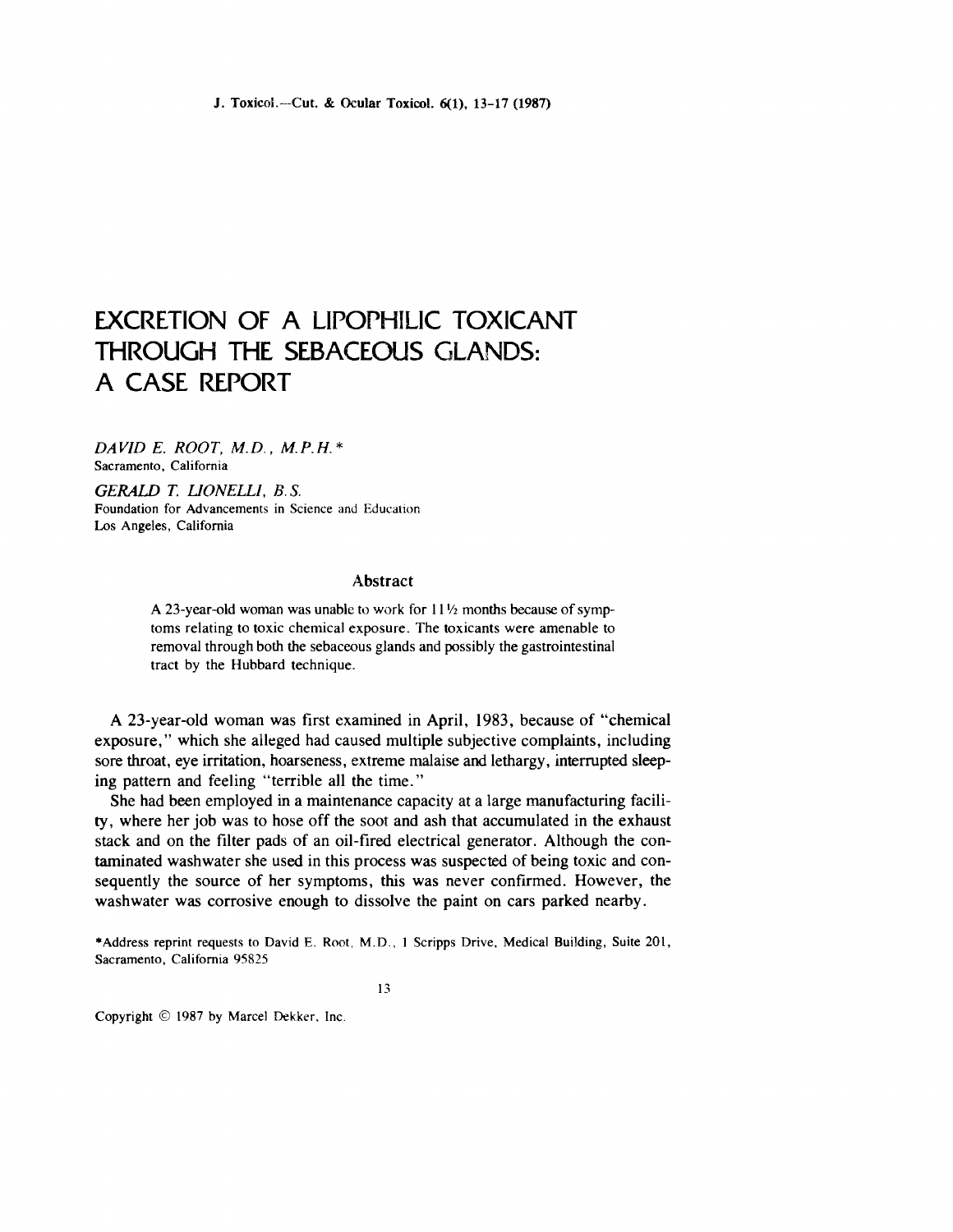For 6 months she performed this task without wearing any protective gear. In Novemher. 1982, after feeling ill, she visited the plant nurse, who advised that she obtain her own wet-weather gear for protection. By December, 1982, the fear of contamination by the washwater-in light of the severity of her symptoms-required that she be removed from her job.

Her symptoms continued unabated and in February, 1983, she visited her family physician. He tested her carboxyhemoglobin levels and did a urinalysis for heavy metals. Her urine lead and mercury levels were 4  $\mu$ g/L and 4  $\mu$ g/day, respectively. Her blood iead level, blood carbon monoxide level, and findings on blood chemistry work up were unremarkable. Forthwith, her physician elected to take her off work for 2 weeks while treating her with antibiotics for a urinary tract infection.

The initial medical examination performed in my office on April 13th, 1983, showed a slightly elevated temperature of  $99.6$  °F, pulse rate of 96, and a normal blood pressure



*Figure 1.* Right side of patient's face before treatment: Note the numerous pustular acne eruptions on the forchead and around the temple.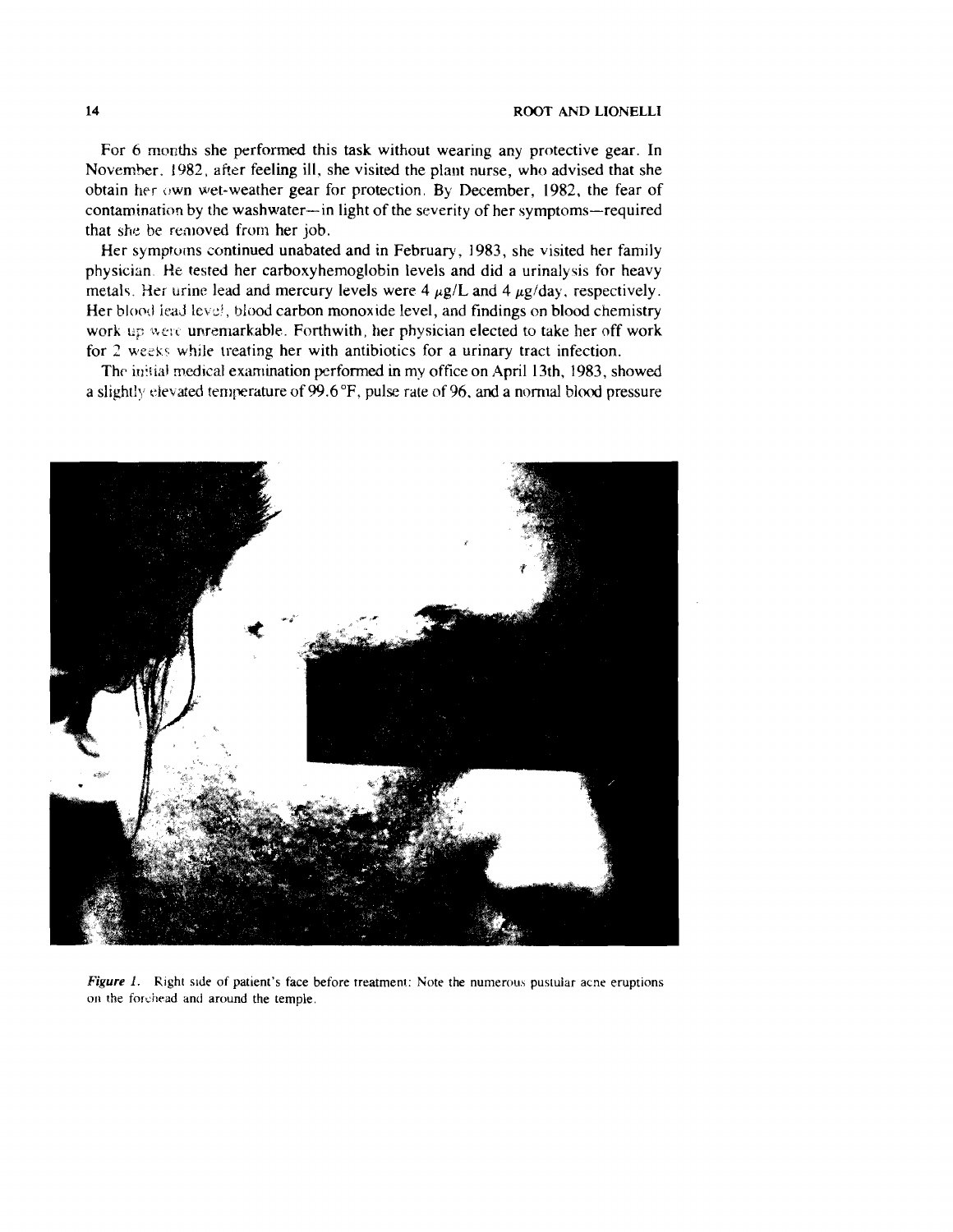#### LIPOPHILIC TOXICANT EXCRETED BY SEBACEOUS GLANDS 15

of 130/70. Mild to moderate pustular acne covered the lower part of her face and forehead (Fig. 1) and many acne comedones were noted on her upper back and chest. The pharynx was slightly hyperemic. Many (20-30) shotty lymph nodes were noted in the anterior and posterior cervical areas and in the inguinal and femoral areas. None were noted in the axillae. Her lungs were clear to auscultation and the liver and spleen were not palpable. Deep tendon reflexes were normal.

A throat culture was negative; however, a monospot test for infectious mononucleosis was ordered and found to be positive. She was therefore considered to have infectious mononucleosis causing the majority of her symptoms and was advised to remain off work and rest until her symptoms had cleared.

The patient returned on June 15, 1983, and was still complaining of lumps in her cervical lymph chains, tiredness, and malaise. Additionally, she reported an abnormal sleeping pattern: she slept approximately 4 hr during the day as well as 8 hr at night, yet remained very tired.

Physical examination showed five to six shotty lymph nodes in the cervical area, none in the axillae, and only a few small nodes in the groin area. No liver or spleen enlargement was present to palpation and a complete blood count was found to be



Figure 2. Patient's knee: Note the black exudate.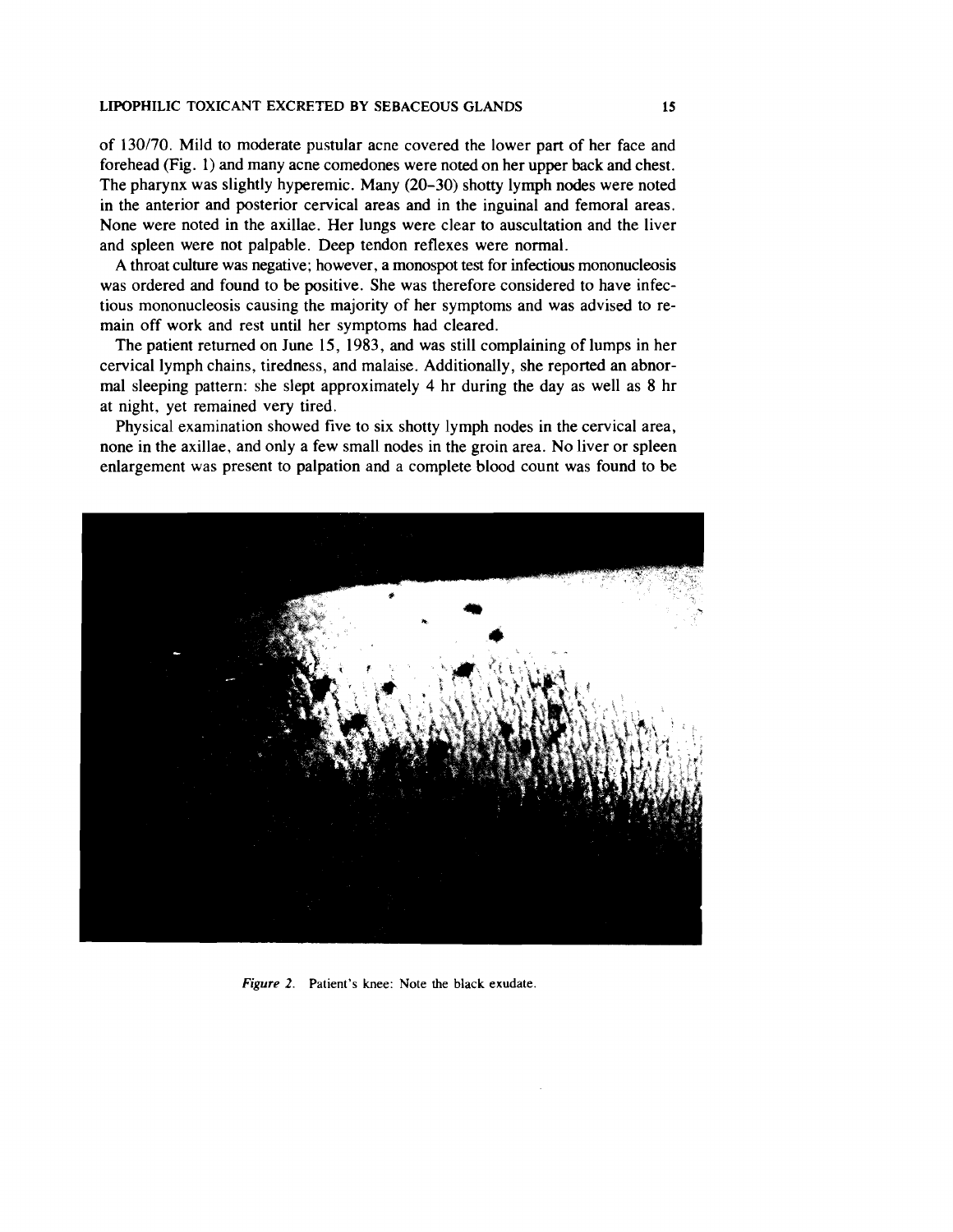

Figure 3. Right side of patient's face atter treatment.

normal. Though she was still symptomatic she was released to return to work (light duty) as of June 20, 1983.

On July II. 1983, a lymph node biopsy showed hyperplastic lymph tissue with no evidence of bacterial, viral, or parasitic infection.

The patient was reexamined on September 1 1983. She again complained of tiredness, fatigue, and swelling on the left side of her neck. Physical examination revealed several small shotty nodes persisting in the left anterior and posterior cervical areas. Skin tests for coccidioidomycosis and tuberculosis as well as a repeat mononucleosis test were all negative.

Her continuing symptoms of malaise, lethargy, and lymphoid tissue hyperplasia were diagnosed as caused by low-level toxic poisoning. Chemical detoxification using the method developed by Hubbard was presented. The innertant consisted of methods to enhance mobilization and excretion of fat-stored venobiotics. This